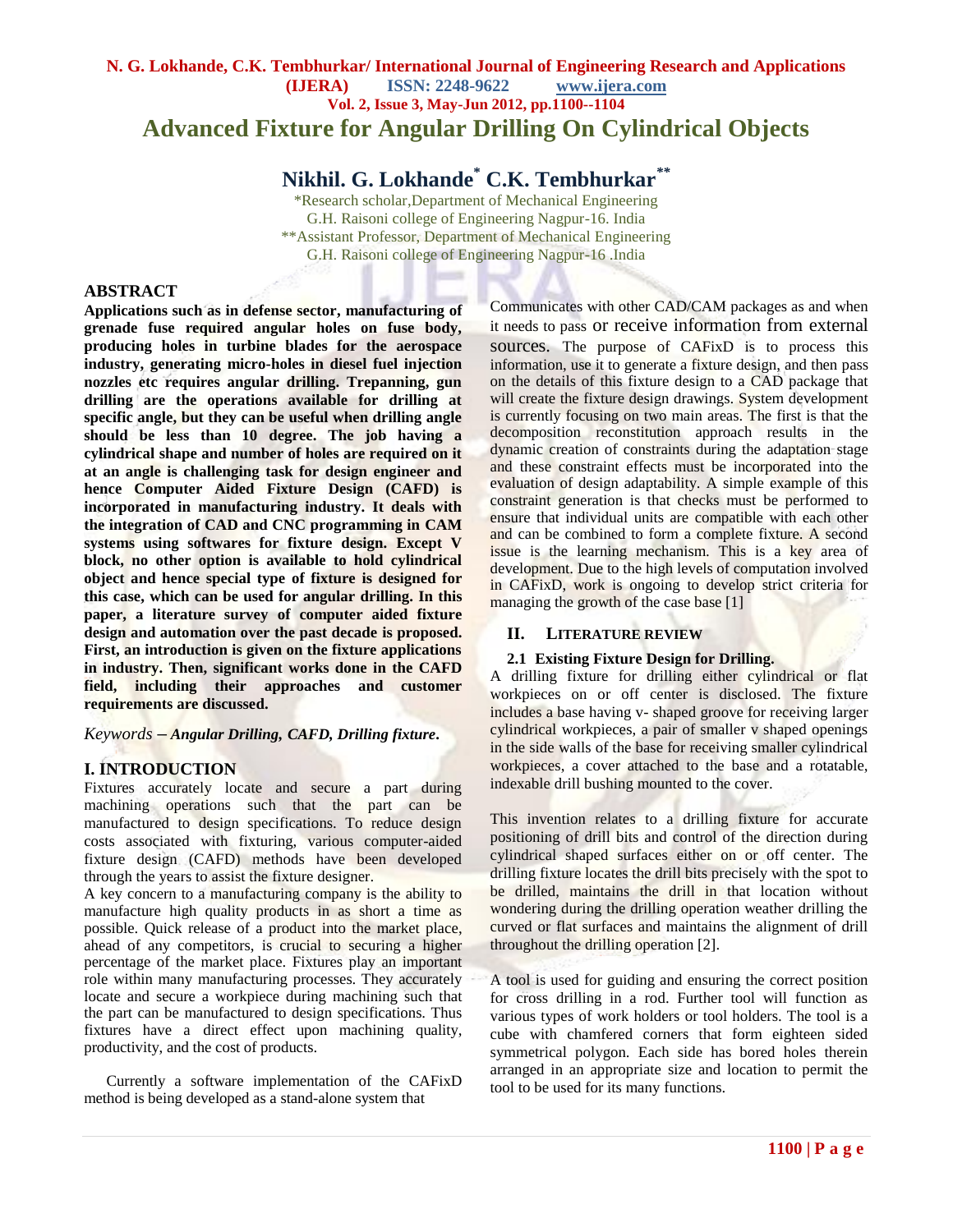#### **N. G. Lokhande, C.K. Tembhurkar/ International Journal of Engineering Research and Applications (IJERA) ISSN: 2248-9622 www.ijera.com Vol. 2, Issue 3, May-Jun 2012, pp.1100--1104**

This device consist of a one piece, uniformly square metal cube having all corners chamfered at a 45 degree angle to provide each corner with flat surface to yield an 18 sided symmetrical polygon. Seventeen of the side provided with bored holes of different sizes with each hole concentric and parallel to the center line of two opposite and parallel surface of the cube [3].

 U-shapes fixture for drilling pocket holes in a workpieces ,such as piece of wood .a pocket hole is one that is made at an angle in a piece of wood and wood screw is inserted into a hole to join the work piece to another wood piece.

U.S. pat. No. 4,955,766 discloses the combination of drill bit with the stop collar and a fixture used for making pocket holes at an angle to the surface of the workpiece. The fixture has L-shaped base with one leg serving as a guide portion for job and other portion holding a clamping device. An angled channel having a stop flange at its upper end is provided on guide portion leg. The drill bit inserted into channel and drills the hole at an angle upto the point where the stop collar engages the flange[4].

#### *2.2.* **Computer Aided fixture design (CAFD)**

#### **2.2.1 Intelligent techniques for CAFD**

Typically, fixture design involves the identification of clamps, locators, and support points, and the selection of the corresponding fixture elements for their respective functions. There are four main stages within a fixture design process—setup planning (D1), fixture planning (D2), fixture unit design (D3) and verification (D4).Setup planning determines the number of setups required to perform all the manufacturing processes, the task for each setup, e.g., the ongoing manufacturing process and workpiece, orientation and position of the workpiece in each setup. A setup represents the combination of processes that can be performed on the workpiece by a single machine tool without having to change the position and orientation of the workpiece manually.

Fixture design still continues to be a major bottleneck in the promotion of current manufacturing. This work currently, is implemented by a typical designer-centered pattern, that is, all fixture design related work is heavily dependent on the experience and knowledge of fixture designer. This situation hampers the improvement of productivity, requires a long time to cultivate an experienced fixture designer and make the fixture design job weak with a major bottleneck. Thus, new intelligent or automatic technologies on synthesizing traditional geometric design tools, design knowledge, and past design cases have attracted much interest in both academic institutions and industries. The efforts over past decades in this field have resulted in numerous computer aided fixture design (CAFD) applications using various intelligent methods, such as expert system, case based reasoning, and genetic algorithm (GA), etc.

Recent achievements on some new knowledge related techniques, such as knowledge modeling, data mining, machine learning, and so on, indicate a more promising and fruitful future for the development of advanced computer aided fixture design. In many manufacturing companies, the technical knowledge of experienced fixture designers, a huge amount of technical files and many good design cases are a very valuable resource for fixture design. Using new technologies in the knowledge engineering field to refine, model and utilize fixture design domain knowledge as an information base for intelligent and automatic systems can assist a fixture designer not only by simplifying the design process, but also by generating design ideas. For example, some interesting progress on using XML technology as a fixture knowledge representation tool to support case-based reasoning in the fixture design process is attractive, despite the reality that it need more effort on the systemization of intelligent techniques in fixture design.

#### **2.2.2 Integrated Fixture Design System for Manufacturing**

In essence, fixture design only is a partial process in manufacturing, and it should obey to the total objective of workpiece manufacturing requirements which often are related with production resources, equipment, cost and machining processes, etc. Therefore, it is necessary to put the fixture design task into an overall manufacturing process to obtain best fixture design solution.

CAFD systems with other manufacturing related technologies, even though many early researches are very limited in obtaining the manufacturing requirements from and send the result of fixture design to other systems, e.g. PDM or PLM systems. Future research should emphasize the importance of more efficient integration of fixture systems with other manufacturing systems. Particularly, view the fixture design as one node in a whole chain of manufacturing process. So we have to consider the impact of fixture design result on the cutting center and machining toolpath, and meanwhile, we also may find a necessary redesign of the fixture solution due to various conditions of cutting tools, production amount and cost, etc [5].

## **III. CHALLENGES ON ANGULAR DRILLING ON CYLINDRICAL OBJECTS**

With the advent of CNC machining technology and the capability of multi-axis machines to perform several operations and reduce the number of set-ups, the fixture design task has been somewhat simplified in terms of the number of fixtures which would need to be designed. However, there is a need to address the faster response and shorter lead-time required in designing and constructing new fixtures.

Problems occurring in today's scenario for drilling on cylindrical objects are:-

• Drilling in various angles on curved body.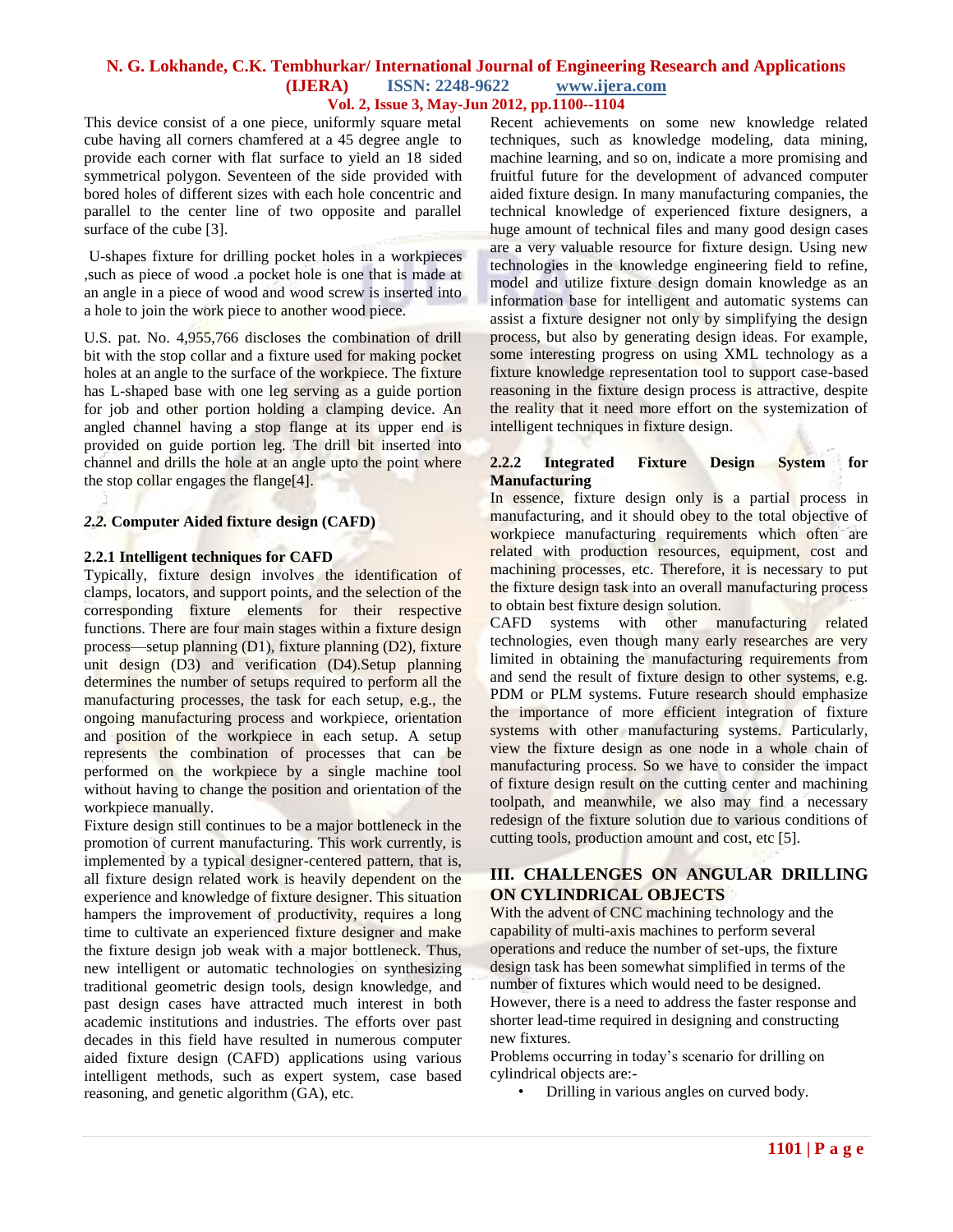## **N. G. Lokhande, C.K. Tembhurkar/ International Journal of Engineering Research and Applications (IJERA) ISSN: 2248-9622 www.ijera.com Vol. 2, Issue 3, May-Jun 2012, pp.1100--1104**

- Unavailability of fixture for drilling at specific angles.
- Poor repeatability and accuracy.

There are not many fixtures available for drilling on cylindrical objects in today's scenario.

As application for drill fixture differs from industry to industry because dimensions required by industries differ from each other. Main requirement of customer is holes produced on fuse body should have high degree of accuracy and it is used for mass production. Also it can withstand stresses acting on it during operation and can run for long life.

It is often a problem to the small workshop to machine surfaces which have to be turned, bored or faced at any angle other than a right angle to a primary base or reference surface. You may have to make or manage special fixtures to hold the work. A great deal depends on the size of the work and the stiffness of the mounting required to resist the machining load.

In some applications such as in defense sector manufacturing of grenade fuse required angular holes on fuse body, producing holes in turbine blades for the aerospace industry, generating micro-holes in diesel fuel injection nozzles etc requires angular drilling. In some applications if the hole to be drill is greater than 10 degree then it is very difficult to make hole in such object.

For mass production of above applications there is need to develop a drilling fixture which can make accurate holes at an angle with excellent repeatability and accuracy. Angular drilling on cylindrical surfaces is task which required skills, and if it will be performed without using Computer Numerical controlled machines, and it will be tedious process which takes lot of time. The following workpiece shows a 5mm hole at an angle 55 degree and 20mm long.



#### Fig 1. A cylindrical workpiece in which angular hole of dia 5 mm at an angle 55 degree is required.

## **IV** .**DEVELOPMENT OF FIXTURE ASSEMBLY FOR DRILLING AT SPECIFIC ANGLE**

For making a fixture for angular drilling steps involved are:

- Analytical design for fixture.
- 3 D Modeling in PRO ENGINEER Wildfire 5.0
- Assembly
- Analysis by using ANSYS.
- Program generation by PRO ENGINEER Wildfire 5
- Import a program to CNC Machine.

Actual manufacturing according program generated will start. For this project, it is very necessary to study every aspect of existing design of drilling fixture so that changes required can be easily define. Comparison of existing design with the proposed enables us to find correct way of design.

Approach to fixture design:

- **•** Analysis of the workpiece drawing.
- **•** Identification of candidate elements (machined surfaces for locating, possible clamps positions, important regions of workpiece, tool path, possible tool interference points, etc.).
- **•** Support, location, clamping, base, guiding, fasteners taken in consideration.
- **•** Methodology (modular, vice, v-block, point surface, angular structure, multiworkpiece clamping, 3-2-1 principle etc.).
- **•** Identification of solutions (successful sequence of local solutions and creation of a consistent solution, selection of a pattern for modular fixtures (positioning of 2 or more workpieces)
- **Fixture** design
- **•** Building of assembly.



Fig 2.Suggested Drilling Fixture Assembly for above cylindrical workpiece.

Functions of parts:-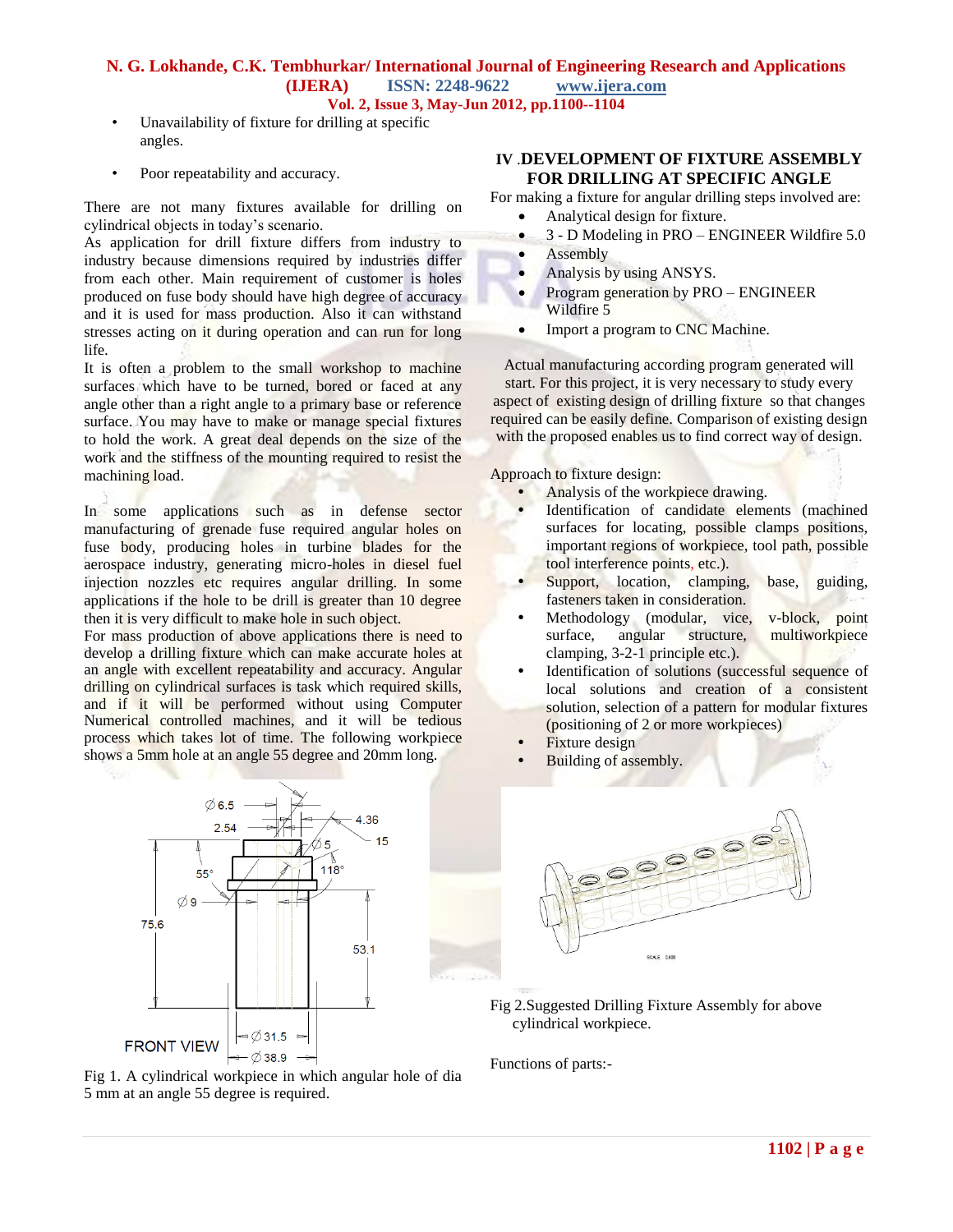#### **N. G. Lokhande, C.K. Tembhurkar/ International Journal of Engineering Research and Applications (IJERA) ISSN: 2248-9622 www.ijera.com Vol. 2, Issue 3, May-Jun 2012, pp.1100--1104**

Square block – It is used to hold cylindrical objects and can rotate at particular angle with supporting plates. it acts as locator for workpieces. A cylindrical workpiece in which angular hole of dia 5 mm at an angle 55 degree is drilled is shown in fig1.

Left hand and Right hand circular plate – It is used for locating and supporting a square block.

The main purpose of providing these plates is to adjust square block at any angle, and drilling can be done accurately.

**V. ANALYSIS OF CUTTING FORCES IN DRILLING**



Fig 3. Twist drill showing cutting forces.

Drill is subjected to action of cutting force, which can be conveniently resolved into three components:-

- Tangential (Pz)
- Axial  $(Px)$
- Radial (Py)…….[6]

Data:-

Drill  $rpm = 1200$ Diameter of drill  $=$  5 mm Feed  $= 0.1$  mm/ rev. Type of  $drill = Twist drill$ Material of fuse  $=$  soft brass Hardness of brass  $= 60$  BHN

#### Power (KW),

1.25d2 K1 n  $(0.056 + 1.5s)$  $10^5$ ……. [6]

Where, K1= Material factor for brass  $(1.5)$ d= Dia of drill  $s =$  Feed mm/rev n=RPM of drill Power =  $0.1158$  kW

Thrust (kgf) = 1.16 K1<sup>\*</sup> d \* (100s)<sup>0.85</sup>

$$
Ks = Pz/\,A
$$

Where,  $\text{Ks} = \text{cutting force} = (1.5*0.1)$  $Pz =$  force acting on each lip in kgf  $A = Ds/4$ Thrust =  $61.59$  kgf

Torque  $(M) = Pz * d / 20$ Torque =  $4.67$  e  $10^{-3}$  kg.mm

Result Power =  $0.1158$  kW Thrust =  $61.59$  kgf  $P(z) = 0.0187$  kgf or 0.183 N Torque =  $4.67$  e  $10^{-3}$  kg.mm

Analyzing the drill for 0.183 N by using Ansys Workbench 12

**Steps of Analysis** 

- > Import model in IGES format in Ansys workbench 12
	- $\triangleright$  Divide the model in elements by meshing
	- $\blacktriangleright$  Apply the force
	- $\triangleright$  Solve for stress calculation



Fig 4 Stress Analysis of Drill by ANSYS

Static structural Deformation